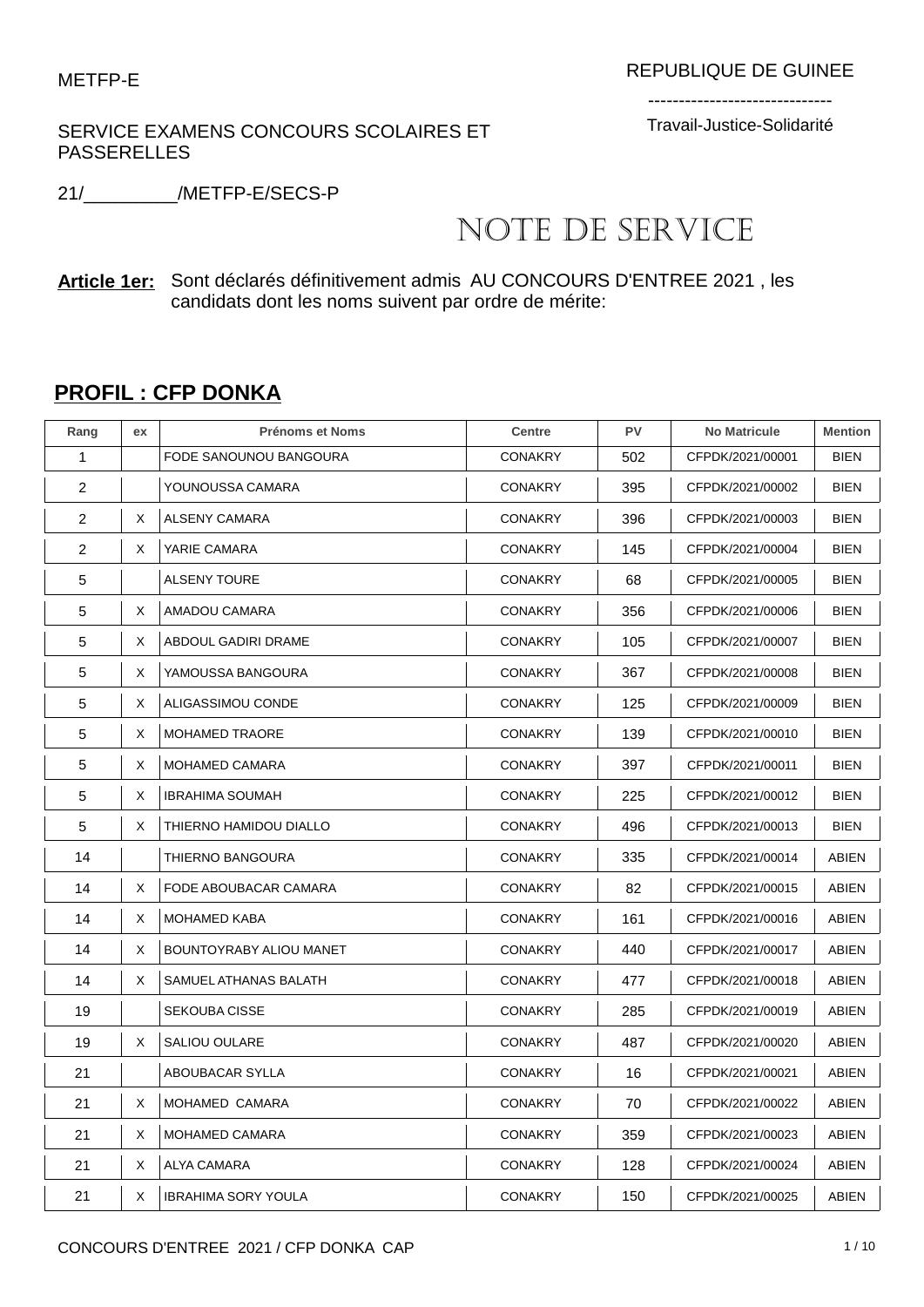| Rang | ex | <b>Prénoms et Noms</b>        | <b>Centre</b>  | <b>PV</b> | <b>No Matricule</b> | <b>Mention</b> |
|------|----|-------------------------------|----------------|-----------|---------------------|----------------|
| 21   | X  | ALPHA KABA                    | <b>CONAKRY</b> | 478       | CFPDK/2021/00026    | ABIEN          |
| 27   |    | <b>MOUSSA CISSE</b>           | <b>CONAKRY</b> | 302       | CFPDK/2021/00027    | ABIEN          |
| 27   | Χ  | SOULEYMANE MBEMBA BANGOURA    | <b>CONAKRY</b> | 81        | CFPDK/2021/00028    | ABIEN          |
| 27   | X  | <b>IBRAHIMA SORY YANSANE</b>  | <b>CONAKRY</b> | 149       | CFPDK/2021/00029    | ABIEN          |
| 27   | X  | MOHAMED LAMINE YANSANE        | <b>CONAKRY</b> | 247       | CFPDK/2021/00030    | ABIEN          |
| 27   | X  | <b>IBRAHIMA SORY CAMARA</b>   | <b>CONAKRY</b> | 506       | CFPDK/2021/00031    | ABIEN          |
| 27   | X  | AMARA CONDE                   | <b>CONAKRY</b> | 510       | CFPDK/2021/00032    | ABIEN          |
| 33   |    | <b>OUSMANE TOURE</b>          | <b>CONAKRY</b> | 113       | CFPDK/2021/00033    | ABIEN          |
| 34   |    | <b>IBRAHIMA CISSE</b>         | <b>CONAKRY</b> | 50        | CFPDK/2021/00034    | ABIEN          |
| 34   | X  | <b>OUSMANE DJENAB SOUMAH</b>  | <b>CONAKRY</b> | 90        | CFPDK/2021/00035    | ABIEN          |
| 34   | X  | <b>MARCEL DIOUBATE</b>        | <b>CONAKRY</b> | 153       | CFPDK/2021/00036    | ABIEN          |
| 34   | Χ  | <b>MOUSSA TRAORE</b>          | <b>CONAKRY</b> | 474       | CFPDK/2021/00037    | ABIEN          |
| 34   | Χ  | <b>BANGALY DIANE</b>          | <b>CONAKRY</b> | 475       | CFPDK/2021/00038    | ABIEN          |
| 34   | Χ  | <b>SALAM OULARE</b>           | <b>CONAKRY</b> | 249       | CFPDK/2021/00039    | ABIEN          |
| 34   | X  | SEYDOUBA SOUMAH               | <b>CONAKRY</b> | 505       | CFPDK/2021/00040    | ABIEN          |
| 41   |    | ABOUBACAR SIDIKI CAMARA       | <b>CONAKRY</b> | 287       | CFPDK/2021/00041    | ABIEN          |
| 42   |    | <b>SARMA SOROPOGUI</b>        | <b>CONAKRY</b> | 148       | CFPDK/2021/00042    |                |
| 42   | X  | MOHAMED BANGOURA              | <b>CONAKRY</b> | 162       | CFPDK/2021/00043    |                |
| 42   | Χ  | MAMADOU ALIMOU BARRY          | <b>CONAKRY</b> | 448       | CFPDK/2021/00044    |                |
| 42   | X  | MOHAMED SOUMAH                | <b>CONAKRY</b> | 454       | CFPDK/2021/00045    |                |
| 46   |    | ALHASSANE CISSE               | <b>CONAKRY</b> | 259       | CFPDK/2021/00046    |                |
| 46   | Χ  | MAMADOU LAMARANA BARRY        | <b>CONAKRY</b> | 386       | CFPDK/2021/00047    |                |
| 46   | X  | ALSENY SYLLA                  | <b>CONAKRY</b> | 205       | CFPDK/2021/00048    |                |
| 46   | X  | LANSANA AMINATA CAMARA        | <b>CONAKRY</b> | 499       | CFPDK/2021/00049    |                |
| 50   |    | <b>IDRISSA CAMARA</b>         | <b>CONAKRY</b> | 290       | CFPDK/2021/00050    |                |
| 50   | X  | DAOUDA BANGOURA               | <b>CONAKRY</b> | 318       | CFPDK/2021/00051    |                |
| 50   | X  | <b>IBRAHIMA SORY BANGOURA</b> | <b>CONAKRY</b> | 131       | CFPDK/2021/00052    |                |
| 50   | X  | <b>MAMADY KOUROUMA</b>        | <b>CONAKRY</b> | 393       | CFPDK/2021/00053    |                |
| 50   | X  | <b>MBALOU CISSE</b>           | <b>CONAKRY</b> | 404       | CFPDK/2021/00054    |                |
| 50   | X  | NABY LAYE CAMARA              | <b>CONAKRY</b> | 197       | CFPDK/2021/00055    |                |
| 50   | X  | JEAN I OUAMOUNO               | <b>CONAKRY</b> | 207       | CFPDK/2021/00056    |                |
| 50   | X  | MOHAMED CISSE                 | <b>CONAKRY</b> | 465       | CFPDK/2021/00057    |                |
| 50   | X  | DAOUDA SOUMAH                 | <b>CONAKRY</b> | 482       | CFPDK/2021/00058    |                |
| 50   | X  | ABDOULAYE SACKO               | <b>CONAKRY</b> | 486       | CFPDK/2021/00059    |                |
| 60   |    | ABOUBACAR SY SAVANE           | <b>CONAKRY</b> | 3         | CFPDK/2021/00060    |                |
| 60   | X  | ABDOURAHAMANE DIALLO          | <b>CONAKRY</b> | 52        | CFPDK/2021/00061    |                |
| 60   | X  | YAMOUSSA BANGOURA             | <b>CONAKRY</b> | 312       | CFPDK/2021/00062    |                |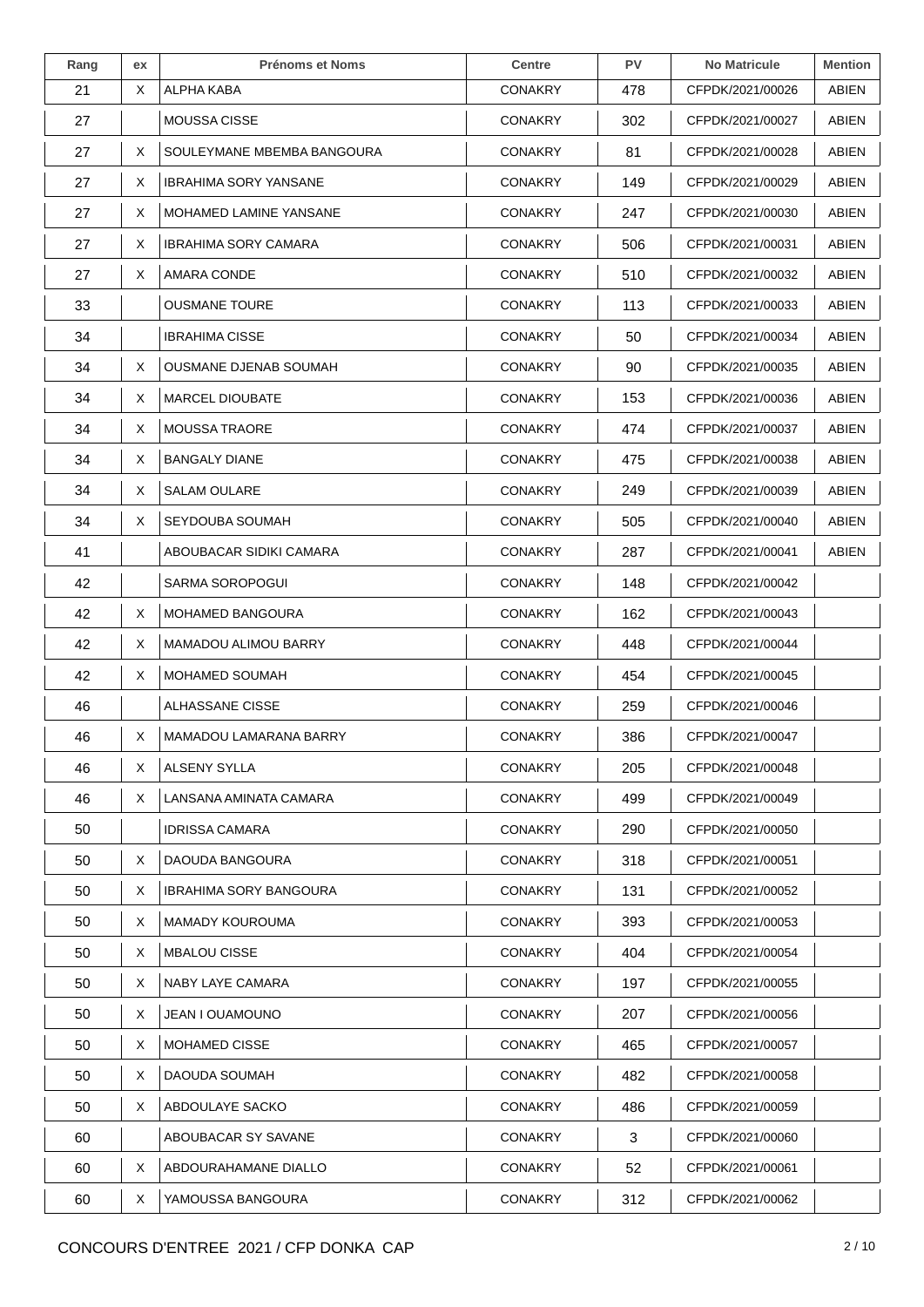| Rang | ex | <b>Prénoms et Noms</b>          | <b>Centre</b>  | <b>PV</b> | <b>No Matricule</b> | <b>Mention</b> |
|------|----|---------------------------------|----------------|-----------|---------------------|----------------|
| 60   | X  | YOUSSOUF DIAKHABY               | <b>CONAKRY</b> | 85        | CFPDK/2021/00063    |                |
| 60   | X  | <b>DEMBA KEITA</b>              | <b>CONAKRY</b> | 412       | CFPDK/2021/00064    |                |
| 60   | X  | FODE OUMAR SOUMAHY              | <b>CONAKRY</b> | 414       | CFPDK/2021/00065    |                |
| 60   | X. | DAOUDA CAMARA                   | <b>CONAKRY</b> | 451       | CFPDK/2021/00066    |                |
| 60   | X  | ROGER FLORANTIN SAGNO           | <b>CONAKRY</b> | 199       | CFPDK/2021/00067    |                |
| 60   | X  | AMADOU TANGALY BALDE            | <b>CONAKRY</b> | 203       | CFPDK/2021/00068    |                |
| 60   | X  | IBRAHIMA SORY SYLLA             | <b>CONAKRY</b> | 250       | CFPDK/2021/00069    |                |
| 60   | X  | IBRAHIMA CAMARA                 | <b>CONAKRY</b> | 507       | CFPDK/2021/00070    |                |
| 71   |    | KALIL OULARE                    | <b>CONAKRY</b> | 515       | CFPDK/2021/00071    |                |
| 71   | X  | SEYDOUBA BANGOURA               | <b>CONAKRY</b> | 5         | CFPDK/2021/00072    |                |
| 71   | X  | ABDOUL AZIZ BERETE              | <b>CONAKRY</b> | 282       | CFPDK/2021/00073    |                |
| 71   | X. | ALHASSANE CAMARA                | <b>CONAKRY</b> | 322       | CFPDK/2021/00074    |                |
| 71   | X  | <b>ALIA TOURE</b>               | <b>CONAKRY</b> | 83        | CFPDK/2021/00075    |                |
| 71   | X  | ABOUBACAR 3 SYLLA               | <b>CONAKRY</b> | 351       | CFPDK/2021/00076    |                |
| 71   | X. | MAMADOU ALPHA CAMARA            | <b>CONAKRY</b> | 104       | CFPDK/2021/00077    |                |
| 71   | X  | SAMBA DIALLO                    | <b>CONAKRY</b> | 388       | CFPDK/2021/00078    |                |
| 71   | X. | EUGENE HOHULY PROSPERE LAMAH    | <b>CONAKRY</b> | 140       | CFPDK/2021/00079    |                |
| 71   | X. | <b>SAYON CONDE</b>              | <b>CONAKRY</b> | 411       | CFPDK/2021/00080    |                |
| 71   | X  | KAIN MAMOUDOU KAGASSOUBA        | <b>CONAKRY</b> | 415       | CFPDK/2021/00081    |                |
| 71   | X  | ALIA CAMARA                     | <b>CONAKRY</b> | 180       | CFPDK/2021/00082    |                |
| 71   | X. | ABOUBACAR DEMBA BANGOURA        | <b>CONAKRY</b> | 453       | CFPDK/2021/00083    |                |
| 71   | X  | ABOUBACAR CAMARA                | <b>CONAKRY</b> | 198       | CFPDK/2021/00084    |                |
| 71   | X. | <b>OUSMANE KEITA</b>            | <b>CONAKRY</b> | 219       | CFPDK/2021/00085    |                |
| 71   | X  | <b>JOSEPH BANGOURA</b>          | <b>CONAKRY</b> | 480       | CFPDK/2021/00086    |                |
| 71   | X  | <b>MOUSTAPHA CHERIF HAIDARA</b> | <b>CONAKRY</b> | 231       | CFPDK/2021/00087    |                |
| 71   | X. | <b>MOHAMED SYLLA</b>            | <b>CONAKRY</b> | 489       | CFPDK/2021/00088    |                |
| 71   | X  | <b>MORY KOUROUMA</b>            | <b>CONAKRY</b> | 490       | CFPDK/2021/00089    |                |
| 71   | X  | SAMBOU DIAKITE                  | <b>CONAKRY</b> | 492       | CFPDK/2021/00090    |                |
| 91   |    | IBRAHIMA KALIL CHERIF           | <b>CONAKRY</b> | 409       | CFPDK/2021/00091    |                |
| 92   |    | LANCEY CAMARA                   | <b>CONAKRY</b> | 256       | CFPDK/2021/00092    |                |
| 92   | X  | <b>OUMAR CAMARA M</b>           | <b>CONAKRY</b> | 512       | CFPDK/2021/00093    |                |
| 92   | X  | <b>MOHAMED FATOU TOURE</b>      | <b>CONAKRY</b> | 271       | CFPDK/2021/00094    |                |
| 92   | X  | MAMADOU SANOUSSY DIALLO         | <b>CONAKRY</b> | 25        | CFPDK/2021/00095    |                |
| 92   | X. | <b>MOHAMED BANGOURA</b>         | <b>CONAKRY</b> | 293       | CFPDK/2021/00096    |                |
| 92   | X  | MOHAMED LAMARANA KEITA          | <b>CONAKRY</b> | 63        | CFPDK/2021/00097    |                |
| 92   | X  | ABOUABACAR SEDICK OULARE        | <b>CONAKRY</b> | 353       | CFPDK/2021/00098    |                |
| 92   | X  | ABDOULAYE BANGOURA              | <b>CONAKRY</b> | 370       | CFPDK/2021/00099    |                |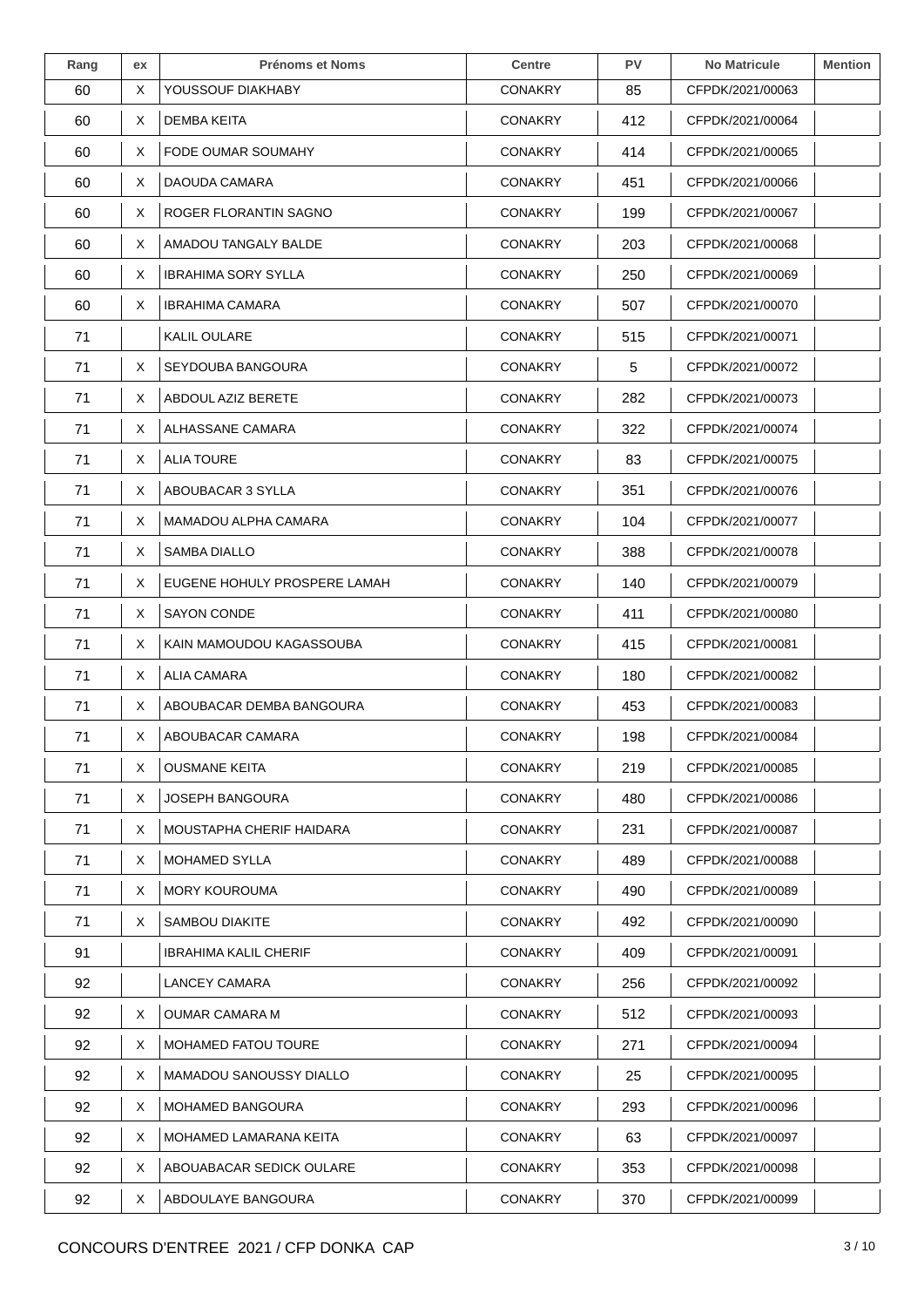| Rang | ex | <b>Prénoms et Noms</b>        | <b>Centre</b>  | <b>PV</b> | <b>No Matricule</b> | <b>Mention</b> |
|------|----|-------------------------------|----------------|-----------|---------------------|----------------|
| 92   | X  | IBRAHIMA CAMARA               | <b>CONAKRY</b> | 119       | CFPDK/2021/00100    |                |
| 92   | X  | <b>MAMADOU MOUCTAR DIALLO</b> | <b>CONAKRY</b> | 389       | CFPDK/2021/00101    |                |
| 92   | X  | <b>MOHAMED CAMARA</b>         | <b>CONAKRY</b> | 159       | CFPDK/2021/00102    |                |
| 92   | X  | <b>MBADY BANGOURA</b>         | <b>CONAKRY</b> | 425       | CFPDK/2021/00103    |                |
| 92   | X  | DJIBRIL CAMARA                | <b>CONAKRY</b> | 429       | CFPDK/2021/00104    |                |
| 92   | Χ  | SEYDOUBA CAMARA               | <b>CONAKRY</b> | 178       | CFPDK/2021/00105    |                |
| 92   | X  | ABOUBACAR KEITA               | <b>CONAKRY</b> | 200       | CFPDK/2021/00106    |                |
| 92   | X  | ABOUBACAR SIDIKI SIDIBE       | <b>CONAKRY</b> | 458       | CFPDK/2021/00107    |                |
| 92   | X  | MOUSTAPHA TANOU CISSE         | <b>CONAKRY</b> | 481       | CFPDK/2021/00108    |                |
| 92   | X  | SOULEYMANED KEITA             | <b>CONAKRY</b> | 228       | CFPDK/2021/00109    |                |
| 92   | Χ  | YAMOUSSA CAMARA               | <b>CONAKRY</b> | 491       | CFPDK/2021/00110    |                |
| 92   | X  | ALSENY MOULOUKOU CAMARA       | <b>CONAKRY</b> | 242       | CFPDK/2021/00111    |                |
| 112  |    | IBRAHIMA SORY KEITA           | <b>CONAKRY</b> | 22        | CFPDK/2021/00112    |                |
| 112  | X  | <b>BANGALY BANGOURA</b>       | <b>CONAKRY</b> | 266       | CFPDK/2021/00113    |                |
| 112  | X  | MAMADOU DOUMBOUYA             | <b>CONAKRY</b> | 267       | CFPDK/2021/00114    |                |
| 112  | X  | MAMADOU ADAMA DIALLO          | <b>CONAKRY</b> | 289       | CFPDK/2021/00115    |                |
| 112  | X  | NEMA DRAMOU                   | <b>CONAKRY</b> | 61        | CFPDK/2021/00116    |                |
| 112  | X  | <b>ISSA CAMARA</b>            | <b>CONAKRY</b> | 86        | CFPDK/2021/00117    |                |
| 112  | Χ  | <b>KERFALLA SOUMAH</b>        | <b>CONAKRY</b> | 135       | CFPDK/2021/00118    |                |
| 112  | X  | MOHAMED LAMINE CAMARA         | <b>CONAKRY</b> | 417       | CFPDK/2021/00119    |                |
| 112  | X  | ALBERT POKPA KOIVOGUI         | <b>CONAKRY</b> | 418       | CFPDK/2021/00120    |                |
| 112  | X  | <b>SALIFOU CAMARA</b>         | <b>CONAKRY</b> | 216       | CFPDK/2021/00121    |                |
| 112  | X  | <b>MOUSSA CONDE</b>           | <b>CONAKRY</b> | 479       | CFPDK/2021/00122    |                |
| 112  | X  | SEKOU MAGASSOUBA              | <b>CONAKRY</b> | 484       | CFPDK/2021/00123    |                |
| 124  |    | MAMADOU LAMARANA BAH          | <b>CONAKRY</b> | 513       | CFPDK/2021/00124    |                |
| 124  | X  | ABOUBACAR DOUMBOUYA           | <b>CONAKRY</b> | 291       | CFPDK/2021/00125    |                |
| 124  | X  | <b>MAMY KOMARA</b>            | <b>CONAKRY</b> | 59        | CFPDK/2021/00126    |                |
| 124  | X. | ABDOULAYE DIALLO              | <b>CONAKRY</b> | 316       | CFPDK/2021/00127    |                |
| 124  | Χ  | MOHAMED YADY CAMARA           | <b>CONAKRY</b> | 321       | CFPDK/2021/00128    |                |
| 124  | X  | <b>TIBOU SYLLA</b>            | <b>CONAKRY</b> | 133       | CFPDK/2021/00129    |                |
| 124  | X  | THIERNO MADJOU DIALLO         | <b>CONAKRY</b> | 137       | CFPDK/2021/00130    |                |
| 124  | X  | SEYDOUBA 2 BANGOURA           | <b>CONAKRY</b> | 410       | CFPDK/2021/00131    |                |
| 124  | X  | MAMADOU SOURAGATA BAH         | <b>CONAKRY</b> | 416       | CFPDK/2021/00132    |                |
| 124  | X  | ABOUBACAR SAM CAMARA          | <b>CONAKRY</b> | 201       | CFPDK/2021/00133    |                |
| 124  | X  | ALMAMY MOUSSA SACKO           | <b>CONAKRY</b> | 466       | CFPDK/2021/00134    |                |
| 124  | X  | <b>ALPHA TRAORE</b>           | <b>CONAKRY</b> | 214       | CFPDK/2021/00135    |                |
| 124  | X  | <b>HASSIMIOU DIALLO</b>       | <b>CONAKRY</b> | 495       | CFPDK/2021/00136    |                |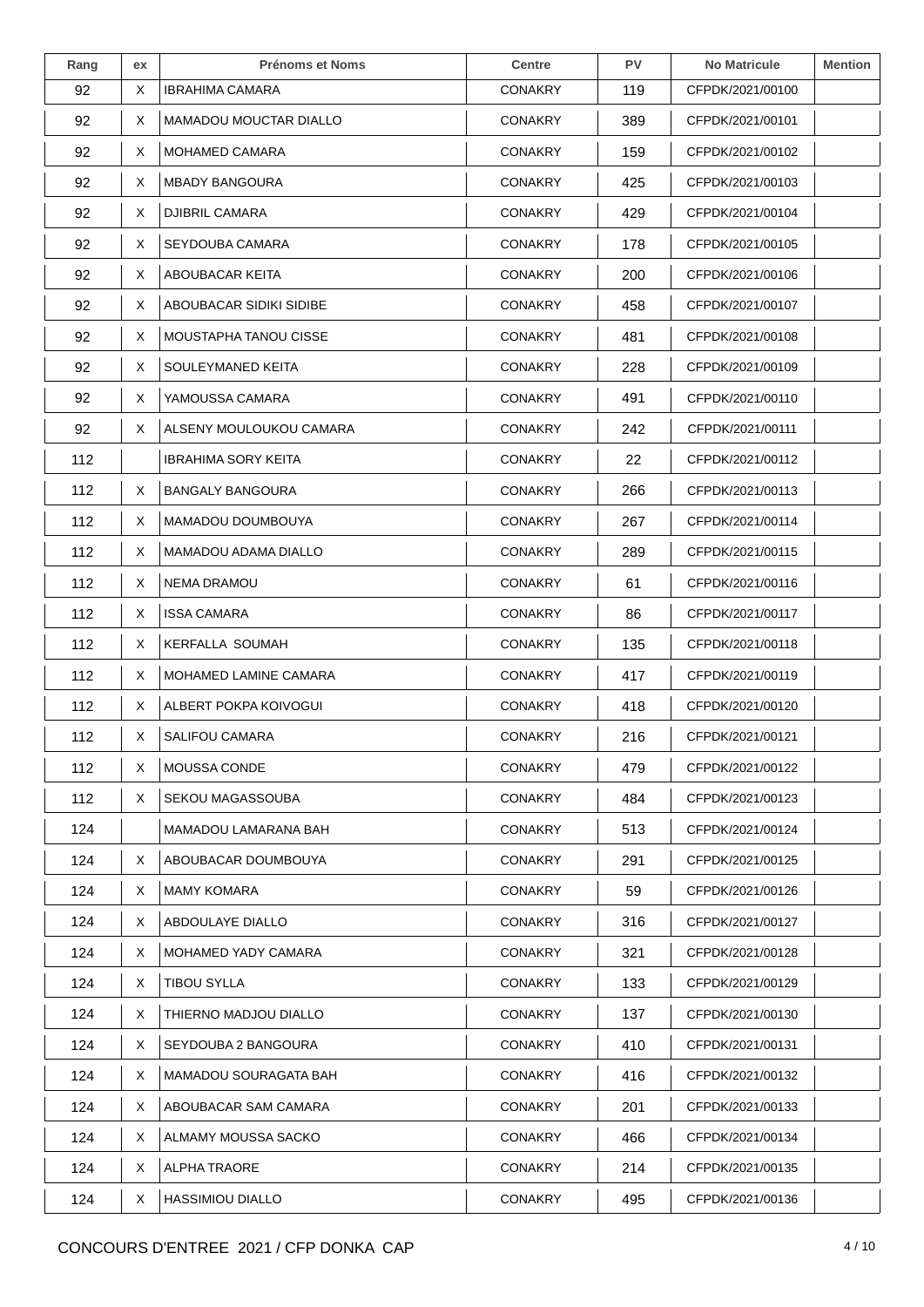| Rang | ex | <b>Prénoms et Noms</b>      | <b>Centre</b>  | <b>PV</b> | <b>No Matricule</b> | <b>Mention</b> |
|------|----|-----------------------------|----------------|-----------|---------------------|----------------|
| 124  | Χ  | <b>MAMADY KEITA</b>         | <b>CONAKRY</b> | 503       | CFPDK/2021/00137    |                |
| 124  | Χ  | ABDOURAHAMANE DIALLO        | <b>CONAKRY</b> | 252       | CFPDK/2021/00138    |                |
| 139  |    | NABY BANGOURA               | CONAKRY        | 26        | CFPDK/2021/00139    |                |
| 139  | X  | ANTOINE ZOUMANIGUI          | <b>CONAKRY</b> | 62        | CFPDK/2021/00140    |                |
| 139  | X  | <b>LANCINET SANGARE</b>     | <b>CONAKRY</b> | 98        | CFPDK/2021/00141    |                |
| 139  | X  | DAOUDA CAMARA               | <b>CONAKRY</b> | 146       | CFPDK/2021/00142    |                |
| 139  | X  | ABDOULAYE CAMARA            | <b>CONAKRY</b> | 208       | CFPDK/2021/00143    |                |
| 139  | Χ  | ALSENY BANGOURA             | <b>CONAKRY</b> | 235       | CFPDK/2021/00144    |                |
| 139  | X  | ALHASSANE KEITAQ            | <b>CONAKRY</b> | 236       | CFPDK/2021/00145    |                |
| 139  | Χ  | JEAN FAYA MILLIMONO         | <b>CONAKRY</b> | 251       | CFPDK/2021/00146    |                |
| 147  |    | ABOUBACAR CISSE             | <b>CONAKRY</b> | 514       | CFPDK/2021/00147    |                |
| 147  | X  | <b>MOHAMED MMAH KEITA</b>   | <b>CONAKRY</b> | 278       | CFPDK/2021/00148    |                |
| 147  | X  | <b>SEKOU TOURE</b>          | <b>CONAKRY</b> | 336       | CFPDK/2021/00149    |                |
| 147  | X  | THIERNO MAMOUDOU BARRY      | <b>CONAKRY</b> | 97        | CFPDK/2021/00150    |                |
| 147  | X  | MOUSSA CAMARA               | <b>CONAKRY</b> | 103       | CFPDK/2021/00151    |                |
| 147  | X  | LANCINET MALIKABA CAMARA    | CONAKRY        | 401       | CFPDK/2021/00152    |                |
| 147  | X  | SOULEYMANE BANGOURA         | <b>CONAKRY</b> | 147       | CFPDK/2021/00153    |                |
| 147  | X  | ALSENY CAMARA               | <b>CONAKRY</b> | 405       | CFPDK/2021/00154    |                |
| 147  | Χ  | JEAN JOSEPH SOUMAH          | <b>CONAKRY</b> | 419       | CFPDK/2021/00155    |                |
| 147  | X  | THIERNO SADOU DIALLO        | <b>CONAKRY</b> | 421       | CFPDK/2021/00156    |                |
| 147  | X  | IBRAHIMA SOUMAH             | <b>CONAKRY</b> | 190       | CFPDK/2021/00157    |                |
| 147  | Χ  | <b>LAMINE TOUNKARA</b>      | <b>CONAKRY</b> | 206       | CFPDK/2021/00158    |                |
| 147  | X  | NABY LAYE MOUSSA SYLLA      | <b>CONAKRY</b> | 464       | CFPDK/2021/00159    |                |
| 147  | X  | <b>IBRAHIMA SORY SOUMAH</b> | <b>CONAKRY</b> | 210       | CFPDK/2021/00160    |                |
| 147  | X  | <b>ISSIAGA CAMARA</b>       | <b>CONAKRY</b> | 224       | CFPDK/2021/00161    |                |
| 147  | X  | ALPHA OUMAR BARRY           | <b>CONAKRY</b> | 253       | CFPDK/2021/00162    |                |
| 147  | X  | <b>SEKOU SOUMAH</b>         | <b>CONAKRY</b> | 509       | CFPDK/2021/00163    |                |
| 164  |    | ABOUBACAR CAMARA            | <b>CONAKRY</b> | 257       | CFPDK/2021/00164    |                |
| 164  | X  | YAMOUSSA CAMARA             | <b>CONAKRY</b> | 288       | CFPDK/2021/00165    |                |
| 164  | X  | MOUSSA SYLLA                | <b>CONAKRY</b> | 295       | CFPDK/2021/00166    |                |
| 164  | X  | MOHAMED 2 CAMARA            | <b>CONAKRY</b> | 43        | CFPDK/2021/00167    |                |
| 164  | X  | FELIX FAYIRIA MILLIMONO     | <b>CONAKRY</b> | 47        | CFPDK/2021/00168    |                |
| 164  | X  | SEKOU ALWALY TRAORE         | <b>CONAKRY</b> | 67        | CFPDK/2021/00169    |                |
| 164  | X  | YOUSSOUF SOUMAH             | <b>CONAKRY</b> | 73        | CFPDK/2021/00170    |                |
| 164  | Χ  | <b>ISMAEL CAMARA</b>        | <b>CONAKRY</b> | 78        | CFPDK/2021/00171    |                |
| 164  | X  | <b>OUMAR MAKALO</b>         | <b>CONAKRY</b> | 334       | CFPDK/2021/00172    |                |
| 164  | Χ  | <b>MAMET CAMARA</b>         | <b>CONAKRY</b> | 127       | CFPDK/2021/00173    |                |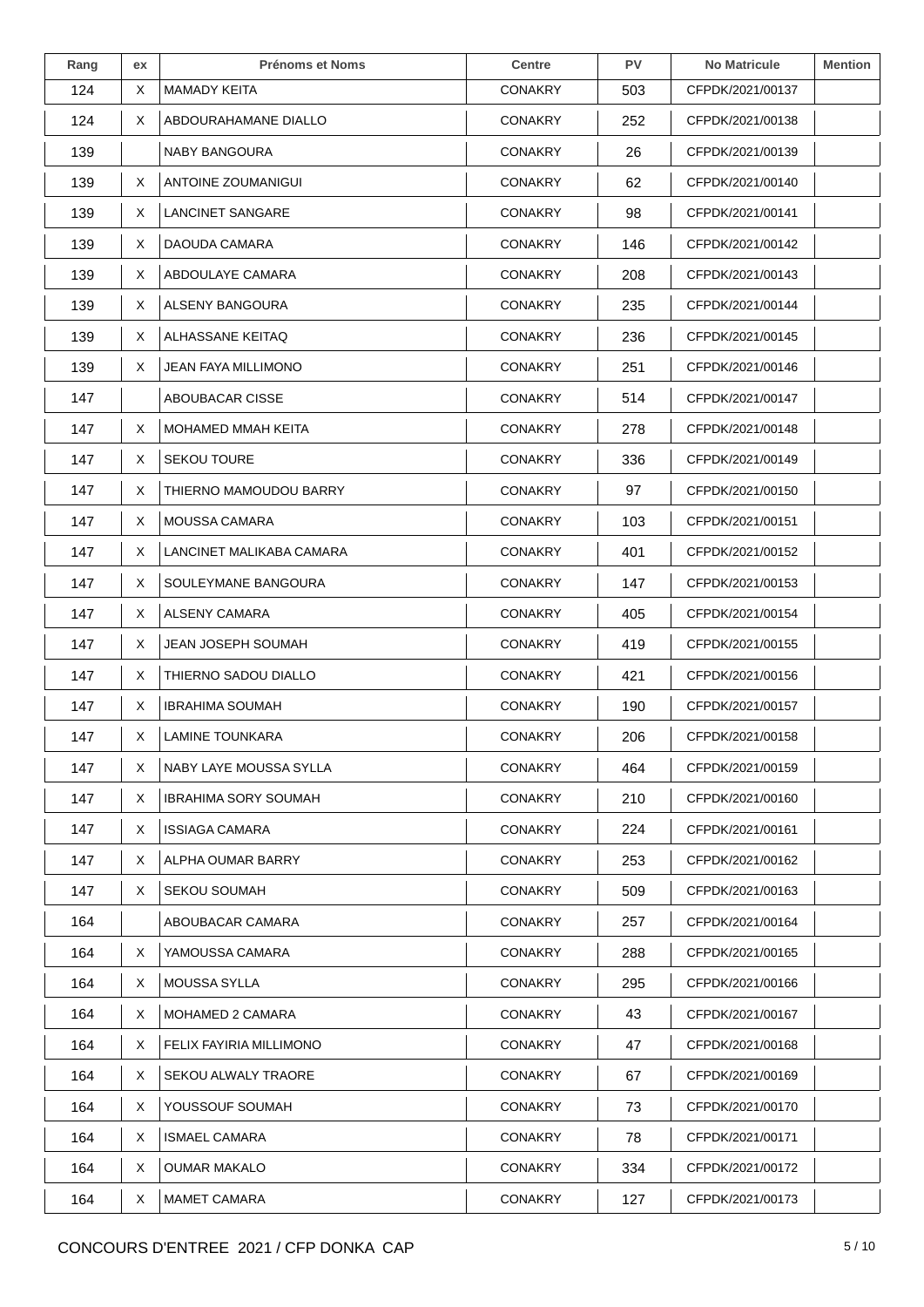| Rang | ex | <b>Prénoms et Noms</b>      | <b>Centre</b>  | <b>PV</b> | <b>No Matricule</b> | <b>Mention</b> |
|------|----|-----------------------------|----------------|-----------|---------------------|----------------|
| 164  | X  | <b>IBRAHIMA SORY SYLLA</b>  | <b>CONAKRY</b> | 141       | CFPDK/2021/00174    |                |
| 164  | X. | <b>IBRAHIMA SORY KABA</b>   | <b>CONAKRY</b> | 407       | CFPDK/2021/00175    |                |
| 164  | X. | ABDOULAYE DIAO              | <b>CONAKRY</b> | 420       | CFPDK/2021/00176    |                |
| 164  | X. | IBRAHIMA SORY BAH           | <b>CONAKRY</b> | 189       | CFPDK/2021/00177    |                |
| 164  | X  | <b>IBRAHIMA BARRY</b>       | <b>CONAKRY</b> | 191       | CFPDK/2021/00178    |                |
| 164  | X  | MOUSSA DOUMBOUYA            | <b>CONAKRY</b> | 204       | CFPDK/2021/00179    |                |
| 164  | X. | <b>MORLAYE CAMARA</b>       | <b>CONAKRY</b> | 460       | CFPDK/2021/00180    |                |
| 164  | X  | SALIFOU CAMARA              | <b>CONAKRY</b> | 209       | CFPDK/2021/00181    |                |
| 164  | X  | <b>MAMADOU DIOUMA BARRY</b> | <b>CONAKRY</b> | 494       | CFPDK/2021/00182    |                |
| 164  | X. | ALYA SOUMAH                 | <b>CONAKRY</b> | 500       | CFPDK/2021/00183    |                |
| 184  |    | <b>IBRAHIMA KALIL CONDE</b> | <b>CONAKRY</b> | 268       | CFPDK/2021/00184    |                |
| 184  | X  | <b>OUMAR CAMARA</b>         | <b>CONAKRY</b> | 273       | CFPDK/2021/00185    |                |
| 184  | X. | <b>SALIFOU CAMARA</b>       | <b>CONAKRY</b> | 279       | CFPDK/2021/00186    |                |
| 184  | X. | <b>IBRAHIMA SORY CAMARA</b> | <b>CONAKRY</b> | 284       | CFPDK/2021/00187    |                |
| 184  | X. | <b>OUMAR SADJO BARRY</b>    | <b>CONAKRY</b> | 292       | CFPDK/2021/00188    |                |
| 184  | X. | MOHAMED SAIDOU SOUMAH       | <b>CONAKRY</b> | 297       | CFPDK/2021/00189    |                |
| 184  | X. | MAMADOU OURY BAH            | <b>CONAKRY</b> | 319       | CFPDK/2021/00190    |                |
| 184  | X. | <b>IBRAHIMA SORY SYLLA</b>  | <b>CONAKRY</b> | 66        | CFPDK/2021/00191    |                |
| 184  | X  | SAIDOUBA CAMARA             | <b>CONAKRY</b> | 71        | CFPDK/2021/00192    |                |
| 184  | X. | ABDOULAYE YOULA             | <b>CONAKRY</b> | 75        | CFPDK/2021/00193    |                |
| 184  | X  | MAMADOU SALIOU CAMARA       | <b>CONAKRY</b> | 76        | CFPDK/2021/00194    |                |
| 184  | X  | YAMOUSSA CAMARA             | CONAKRY        | 371       | CFPDK/2021/00195    |                |
| 184  | X  | MOHAMED SYLLA               | <b>CONAKRY</b> | 384       | CFPDK/2021/00196    |                |
| 184  | X. | MOHAMED LAMINE SYLLA        | <b>CONAKRY</b> | 134       | CFPDK/2021/00197    |                |
| 184  | X. | <b>SEKOU CAMARA</b>         | <b>CONAKRY</b> | 402       | CFPDK/2021/00198    |                |
| 184  | X. | ABASS BANGOURA              | <b>CONAKRY</b> | 152       | CFPDK/2021/00199    |                |
| 184  | X. | ALSENY BANGOURA             | <b>CONAKRY</b> | 455       | CFPDK/2021/00200    |                |
| 184  | X. | <b>SEKOU CAMARA</b>         | <b>CONAKRY</b> | 456       | CFPDK/2021/00201    |                |
| 184  | X. | <b>MAMOUDOU BARRY</b>       | <b>CONAKRY</b> | 202       | CFPDK/2021/00202    |                |
| 184  | X. | SOULEYMANE SYLLA            | <b>CONAKRY</b> | 463       | CFPDK/2021/00203    |                |
| 184  | X. | ABDOULAYE CAMARA            | <b>CONAKRY</b> | 468       | CFPDK/2021/00204    |                |
| 184  | X  | <b>MOHAMED LAMINE KEITA</b> | <b>CONAKRY</b> | 469       | CFPDK/2021/00205    |                |
| 184  | X. | <b>MOHAMED KEITA</b>        | <b>CONAKRY</b> | 217       | CFPDK/2021/00206    |                |
| 184  | X. | <b>MINKAILOU CONTE</b>      | <b>CONAKRY</b> | 473       | CFPDK/2021/00207    |                |
| 184  | X. | ABOUBACAR TAKALA SOUMAH     | <b>CONAKRY</b> | 493       | CFPDK/2021/00208    |                |
| 184  | X. | <b>IBRAHIMA TRAORE</b>      | <b>CONAKRY</b> | 241       | CFPDK/2021/00209    |                |
| 184  | X  | <b>JOSEPH CECE GOUMA</b>    | <b>CONAKRY</b> | 254       | CFPDK/2021/00210    |                |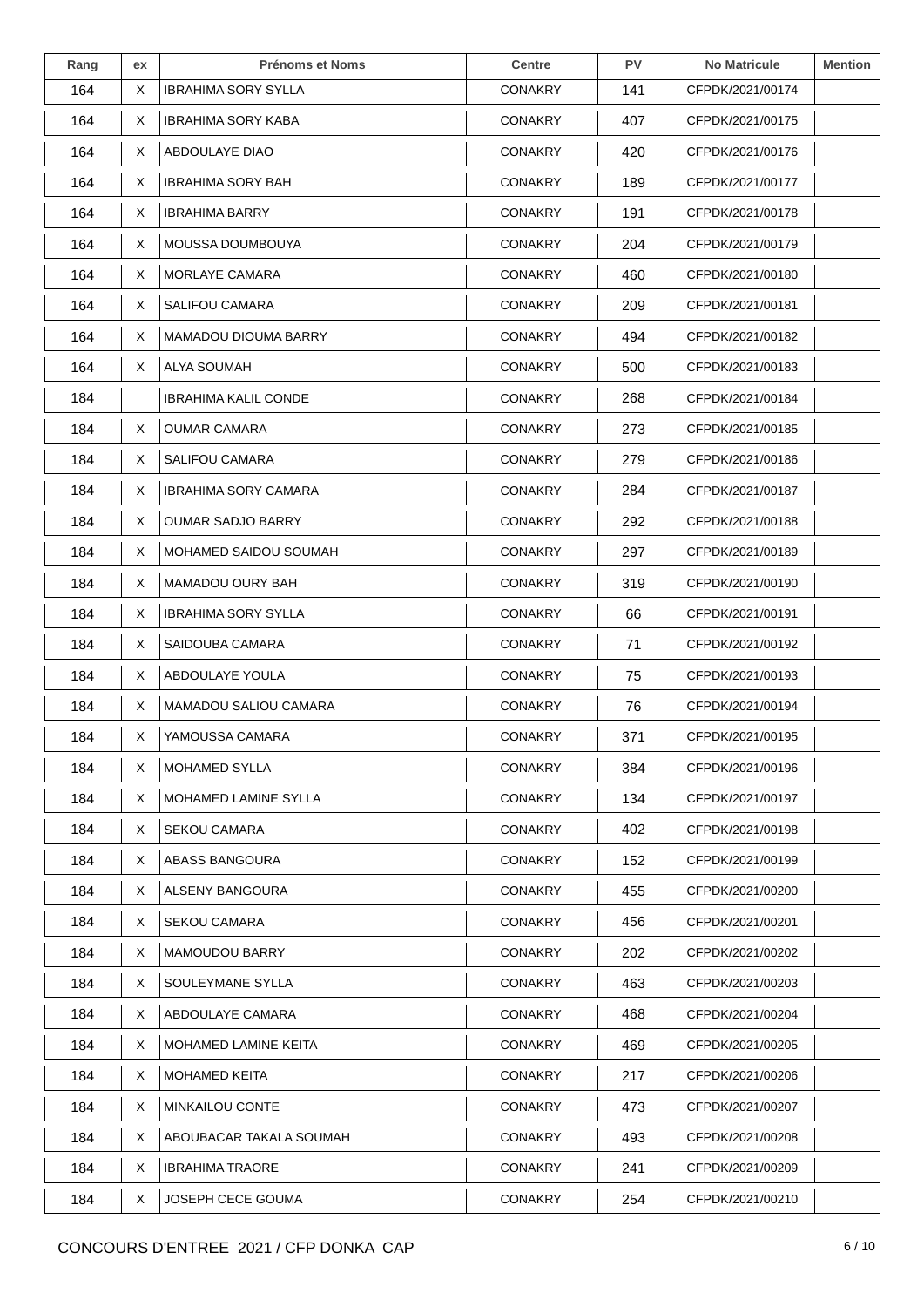| Rang | ex | <b>Prénoms et Noms</b>      | <b>Centre</b>  | <b>PV</b> | <b>No Matricule</b> | <b>Mention</b> |
|------|----|-----------------------------|----------------|-----------|---------------------|----------------|
| 211  |    | MOUSTAPHA CAMARA            | CONAKRY        | 272       | CFPDK/2021/00211    |                |
| 211  | Χ  | <b>MAMADOU ALIOU DIALLO</b> | <b>CONAKRY</b> | 298       | CFPDK/2021/00212    |                |
| 211  | X  | SOULEYMANE CAMARA           | <b>CONAKRY</b> | 55        | CFPDK/2021/00213    |                |
| 211  | X  | <b>MOHAMED CONDE</b>        | <b>CONAKRY</b> | 65        | CFPDK/2021/00214    |                |
| 211  | X  | SAMBOU NIABALY              | <b>CONAKRY</b> | 324       | CFPDK/2021/00215    |                |
| 211  | X  | YAMOUSSA CAMARA             | <b>CONAKRY</b> | 77        | CFPDK/2021/00216    |                |
| 211  | X  | ALY KEITA                   | <b>CONAKRY</b> | 80        | CFPDK/2021/00217    |                |
| 211  | X  | YOUSSOUF CAMARA             | CONAKRY        | 369       | CFPDK/2021/00218    |                |
| 211  | X  | ABDOURAHIM BARRY            | <b>CONAKRY</b> | 382       | CFPDK/2021/00219    |                |
| 211  | X  | ABOUBACAR BANGOURA          | <b>CONAKRY</b> | 136       | CFPDK/2021/00220    |                |
| 211  | X  | MOHAMED LAMINE CAMARA       | <b>CONAKRY</b> | 392       | CFPDK/2021/00221    |                |
| 211  | X  | KALLOU CAMARA               | <b>CONAKRY</b> | 428       | CFPDK/2021/00222    |                |
| 211  | Χ  | MOHAMED BANGOURA            | <b>CONAKRY</b> | 447       | CFPDK/2021/00223    |                |
| 211  | X  | <b>SIDY SAMAKE</b>          | <b>CONAKRY</b> | 196       | CFPDK/2021/00224    |                |
| 211  | X  | ELHADJ ABDOULAYE CAMARA     | <b>CONAKRY</b> | 457       | CFPDK/2021/00225    |                |
| 211  | X  | ALMAMY DATTY KABA           | <b>CONAKRY</b> | 467       | CFPDK/2021/00226    |                |
| 211  | X  | ABOUBACAR CAMARA            | <b>CONAKRY</b> | 233       | CFPDK/2021/00227    |                |
| 211  | X  | IBRAHIMA SYLLA              | <b>CONAKRY</b> | 501       | CFPDK/2021/00228    |                |
| 229  |    | YAMOUSSA TOURE              | <b>CONAKRY</b> | 261       | CFPDK/2021/00229    |                |
| 229  | X  | DJIBRIL CONTE               | <b>CONAKRY</b> | 262       | CFPDK/2021/00230    |                |
| 229  | X  | MOHAMED COUMBASSA           | CONAKRY        | 277       | CFPDK/2021/00231    |                |
| 229  | Χ  | MOHAMED SANOUSSY KABA       | <b>CONAKRY</b> | 296       | CFPDK/2021/00232    |                |
| 229  | X  | MOHAMED MORO SOUMAH         | <b>CONAKRY</b> | 301       | CFPDK/2021/00233    |                |
| 229  | X  | TAMBA ROBERT LENO           | <b>CONAKRY</b> | 58        | CFPDK/2021/00234    |                |
| 229  | X  | ABOUBACAR TOURE             | <b>CONAKRY</b> | 72        | CFPDK/2021/00235    |                |
| 229  | X  | AMARA SYLLA                 | <b>CONAKRY</b> | 79        | CFPDK/2021/00236    |                |
| 229  | X  | ABOUBACAR CAMARA            | <b>CONAKRY</b> | 94        | CFPDK/2021/00237    |                |
| 229  | X  | MAMADOU LAMARANA CAMARA     | <b>CONAKRY</b> | 96        | CFPDK/2021/00238    |                |
| 229  | X  | ABDOURAHAMANE DIALLO        | <b>CONAKRY</b> | 375       | CFPDK/2021/00239    |                |
| 229  | X  | MAMADOUBA CAMARA            | <b>CONAKRY</b> | 398       | CFPDK/2021/00240    |                |
| 229  | X  | DEMBA FODE SOUMAH           | <b>CONAKRY</b> | 403       | CFPDK/2021/00241    |                |
| 229  | X  | SIDY MOHAMED BANGOURA       | <b>CONAKRY</b> | 446       | CFPDK/2021/00242    |                |
| 229  | X  | MAMADOU ADAMA DIALLO        | <b>CONAKRY</b> | 449       | CFPDK/2021/00243    |                |
| 229  | X  | ARAFAN CAMARA               | CONAKRY        | 452       | CFPDK/2021/00244    |                |
| 229  | X  | ABOUBACAR KONDEYA SYLLA     | <b>CONAKRY</b> | 215       | CFPDK/2021/00245    |                |
| 229  | X  | <b>ALPHA CONDE</b>          | <b>CONAKRY</b> | 476       | CFPDK/2021/00246    |                |
| 229  | X  | MOHAMED PABLO SOUMAH        | <b>CONAKRY</b> | 243       | CFPDK/2021/00247    |                |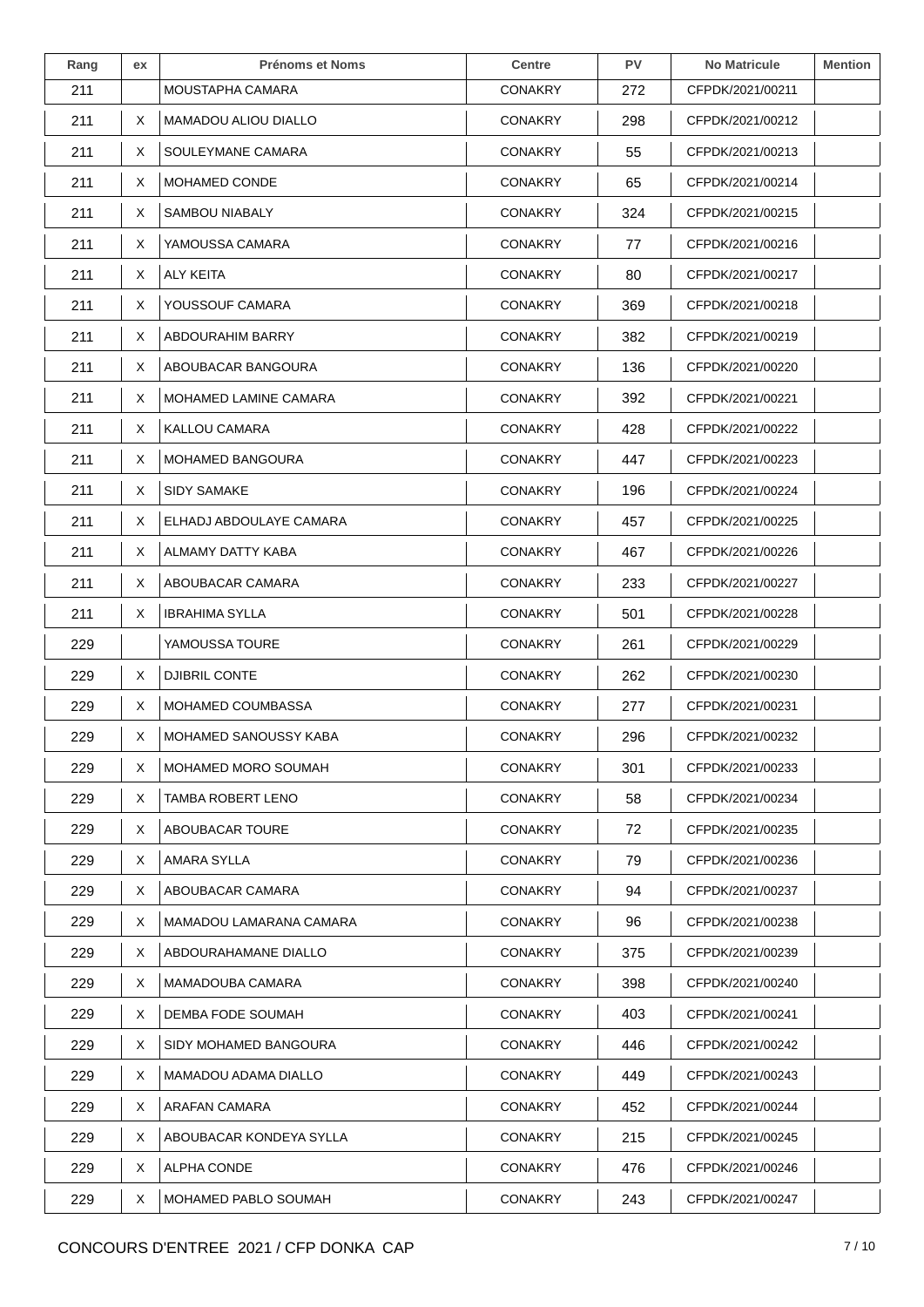| Rang | ex | <b>Prénoms et Noms</b>      | <b>Centre</b>  | <b>PV</b> | <b>No Matricule</b> | <b>Mention</b> |
|------|----|-----------------------------|----------------|-----------|---------------------|----------------|
| 229  | X. | SOULEYMANE SYLLA            | <b>CONAKRY</b> | 255       | CFPDK/2021/00248    |                |
| 229  | X. | ALSENY CAMARA               | <b>CONAKRY</b> | 511       | CFPDK/2021/00249    |                |
| 250  |    | <b>BANGALY DAFFE</b>        | <b>CONAKRY</b> | 265       | CFPDK/2021/00250    |                |
| 250  | X. | FODE ABOU SOUMAH            | <b>CONAKRY</b> | 274       | CFPDK/2021/00251    |                |
| 250  | X. | ABOUBACAR DIALLO            | <b>CONAKRY</b> | 280       | CFPDK/2021/00252    |                |
| 250  | X  | MAMADOU DJOULDE BAH         | <b>CONAKRY</b> | 299       | CFPDK/2021/00253    |                |
| 250  | X. | MOHAMED LAMINE 2 SYLLA      | <b>CONAKRY</b> | 69        | CFPDK/2021/00254    |                |
| 250  | X. | JEAN PIERRE BANGOURA        | <b>CONAKRY</b> | 327       | CFPDK/2021/00255    |                |
| 250  | X. | <b>MOHAMED TOURE</b>        | <b>CONAKRY</b> | 331       | CFPDK/2021/00256    |                |
| 250  | X  | PIERRE KOLIE                | <b>CONAKRY</b> | 337       | CFPDK/2021/00257    |                |
| 250  | X. | YAMOUSSA CAMARA             | <b>CONAKRY</b> | 377       | CFPDK/2021/00258    |                |
| 250  | X. | MOHAMED LAMINE SOUMAH       | <b>CONAKRY</b> | 122       | CFPDK/2021/00259    |                |
| 250  | X. | DAVID TAMBA KAMANO          | <b>CONAKRY</b> | 218       | CFPDK/2021/00260    |                |
| 250  | X. | ALIOU KALISSA               | <b>CONAKRY</b> | 223       | CFPDK/2021/00261    |                |
| 250  | X. | ABDOULAYE SYLLA             | <b>CONAKRY</b> | 238       | CFPDK/2021/00262    |                |
| 250  | X. | ABOUBACAR SIDIKI KABA       | <b>CONAKRY</b> | 239       | CFPDK/2021/00263    |                |
| 264  |    | <b>DOSS GROVOGUI</b>        | <b>CONAKRY</b> | 276       | CFPDK/2021/00264    |                |
| 264  | X. | IBRAHIMA SORY SYLLA         | <b>CONAKRY</b> | 286       | CFPDK/2021/00265    |                |
| 264  | X. | MAMADOU BAILO CONTE         | <b>CONAKRY</b> | 44        | CFPDK/2021/00266    |                |
| 264  | X. | MMAHAWA SYLLA               | <b>CONAKRY</b> | 308       | CFPDK/2021/00267    |                |
| 264  | X. | MAMADOU ALPHA DIALLO        | <b>CONAKRY</b> | 74        | CFPDK/2021/00268    |                |
| 264  | X. | DJIBRIL SYLLA               | <b>CONAKRY</b> | 330       | CFPDK/2021/00269    |                |
| 264  | X. | ABDOULAYE KEITA             | <b>CONAKRY</b> | 89        | CFPDK/2021/00270    |                |
| 264  | X. | ABOUBACAR SIDIKI DAFFE      | <b>CONAKRY</b> | 100       | CFPDK/2021/00271    |                |
| 264  | X  | MOHAMED LAFOURA CAMARA      | <b>CONAKRY</b> | 121       | CFPDK/2021/00272    |                |
| 264  | X. | ABOUBACAR 1 SOUMAH          | <b>CONAKRY</b> | 378       | CFPDK/2021/00273    |                |
| 264  | X  | <b>OUSMANE CAMARA</b>       | <b>CONAKRY</b> | 380       | CFPDK/2021/00274    |                |
| 264  | X. | <b>MOHAMED TOURE</b>        | <b>CONAKRY</b> | 132       | CFPDK/2021/00275    |                |
| 264  | X. | MOHAMED ISMAEL CAMARA       | <b>CONAKRY</b> | 138       | CFPDK/2021/00276    |                |
| 264  | X. | ABDOURAHAMANE SOUMAH        | <b>CONAKRY</b> | 399       | CFPDK/2021/00277    |                |
| 264  | X. | <b>IBRAHIMA SORY CAMARA</b> | <b>CONAKRY</b> | 406       | CFPDK/2021/00278    |                |
| 264  | X  | SOULEYMANE TOURE            | <b>CONAKRY</b> | 166       | CFPDK/2021/00279    |                |
| 264  | X. | <b>KERFALA CAMARA</b>       | <b>CONAKRY</b> | 423       | CFPDK/2021/00280    |                |
| 264  | X. | SALIFOU MAKA BANGOURA       | <b>CONAKRY</b> | 431       | CFPDK/2021/00281    |                |
| 264  | X. | MARIAMA BAILLO DIALLO       | <b>CONAKRY</b> | 461       | CFPDK/2021/00282    |                |
| 264  | X. | <b>OUSMANE BALDE</b>        | <b>CONAKRY</b> | 220       | CFPDK/2021/00283    |                |
| 284  |    | SIDIKI KABA                 | <b>CONAKRY</b> | 263       | CFPDK/2021/00284    |                |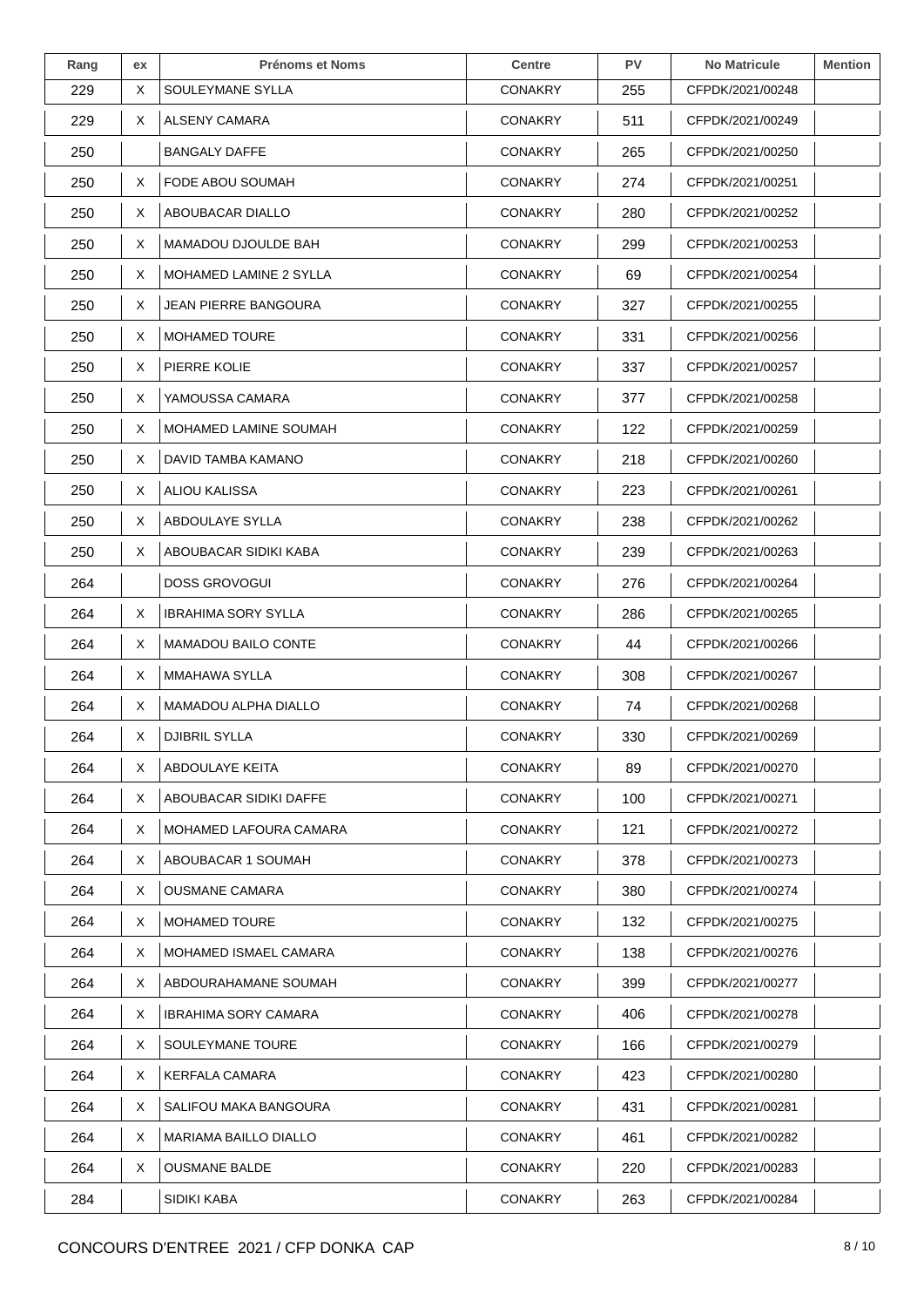| Rang | ex | <b>Prénoms et Noms</b>       | <b>Centre</b>  | <b>PV</b>   | <b>No Matricule</b> | <b>Mention</b> |
|------|----|------------------------------|----------------|-------------|---------------------|----------------|
| 284  | Χ  | <b>OUSMANE DIABY</b>         | <b>CONAKRY</b> | 11          | CFPDK/2021/00285    |                |
| 284  | X  | THIERNO MAMADOU RACINE BALDE | <b>CONAKRY</b> | $\mathbf 1$ | CFPDK/2021/00286    |                |
| 284  | X  | ALMAMY ISMAEL CAMARA         | <b>CONAKRY</b> | 281         | CFPDK/2021/00287    |                |
| 284  | X  | MAMADOU LAMINE DIAKITE       | <b>CONAKRY</b> | 303         | CFPDK/2021/00288    |                |
| 284  | X  | MOHAMED JEAN BAPTISTE LALAYE | <b>CONAKRY</b> | 53          | CFPDK/2021/00289    |                |
| 284  | X  | <b>IBRAHIMA SORY CAMARA</b>  | <b>CONAKRY</b> | 311         | CFPDK/2021/00290    |                |
| 284  | X  | MAMOUDOU SAVANE              | <b>CONAKRY</b> | 57          | CFPDK/2021/00291    |                |
| 284  | X  | <b>SEKOU SINAYOKO</b>        | <b>CONAKRY</b> | 320         | CFPDK/2021/00292    |                |
| 284  | X  | <b>LAMINE CISSE</b>          | <b>CONAKRY</b> | 323         | CFPDK/2021/00293    |                |
| 284  | X  | YAMOUSSA KEITA               | <b>CONAKRY</b> | 332         | CFPDK/2021/00294    |                |
| 284  | X  | ABDOULAYE CAMARA             | <b>CONAKRY</b> | 99          | CFPDK/2021/00295    |                |
| 284  | X  | ABOUBACAR CAMARA             | <b>CONAKRY</b> | 364         | CFPDK/2021/00296    |                |
| 284  | X  | MOHAMED MAYENY CAMARA        | <b>CONAKRY</b> | 109         | CFPDK/2021/00297    |                |
| 284  | X  | ABDOUL GOUDOUSSY BARRY       | <b>CONAKRY</b> | 112         | CFPDK/2021/00298    |                |
| 284  | X  | THIERNO MANDJOU BAH          | <b>CONAKRY</b> | 118         | CFPDK/2021/00299    |                |
| 284  | X  | FOROMO SERIEUX THEA          | <b>CONAKRY</b> | 124         | CFPDK/2021/00300    |                |
| 284  | X  | OUSMANE BANGOURA             | <b>CONAKRY</b> | 385         | CFPDK/2021/00301    |                |
| 284  | X  | MOHAMED MARIAMA CAMARA       | <b>CONAKRY</b> | 156         | CFPDK/2021/00302    |                |
| 284  | X  | ABOUBACAR CAMARA             | <b>CONAKRY</b> | 157         | CFPDK/2021/00303    |                |
| 284  | X  | ABOUBACAR CISSE              | <b>CONAKRY</b> | 160         | CFPDK/2021/00304    |                |
| 284  | X  | FODE 2 SYLLA                 | <b>CONAKRY</b> | 422         | CFPDK/2021/00305    |                |
| 284  | X  | SEYDOUBA FOUMPERIET TOURE    | <b>CONAKRY</b> | 175         | CFPDK/2021/00306    |                |
| 284  | X  | SOULEYMANE SALIOU BARRY      | <b>CONAKRY</b> | 194         | CFPDK/2021/00307    |                |
| 284  | X  | MOUSSA CAMARA                | <b>CONAKRY</b> | 450         | CFPDK/2021/00308    |                |
| 284  | X  | <b>OUSMANE SYLLA</b>         | <b>CONAKRY</b> | 472         | CFPDK/2021/00309    |                |
| 284  | X  | CHEICK OUMAR CAMARA          | <b>CONAKRY</b> | 234         | CFPDK/2021/00310    |                |
| 284  | X  | FODE ABOUBACAR YANSANE       | <b>CONAKRY</b> | 508         | CFPDK/2021/00311    |                |
| 312  |    | SEYDOUBACAMARA               | <b>CONAKRY</b> | 258         | CFPDK/2021/00312    |                |
| 312  | X  | ALY KOUROUMA                 | <b>CONAKRY</b> | 10          | CFPDK/2021/00313    |                |
| 312  | X  | ALIA SOUMAH                  | <b>CONAKRY</b> | 4           | CFPDK/2021/00314    |                |
| 312  | X. | <b>ISMAEL YANSANE</b>        | <b>CONAKRY</b> | 30          | CFPDK/2021/00315    |                |
| 312  | X  | SEYDOUBA CAMARA              | <b>CONAKRY</b> | 34          | CFPDK/2021/00316    |                |
| 312  | X  | YOUSSOUF SOW                 | <b>CONAKRY</b> | 294         | CFPDK/2021/00317    |                |
| 312  | X. | FODE MOLETA CAMARA           | <b>CONAKRY</b> | 46          | CFPDK/2021/00318    |                |
| 312  | X  | AMADOU CISSE                 | <b>CONAKRY</b> | 310         | CFPDK/2021/00319    |                |
| 312  | X  | ABDOULAYE SAFIATOU SYLLA     | <b>CONAKRY</b> | 328         | CFPDK/2021/00320    |                |
| 312  | X  | <b>KADIATOU THIALLA</b>      | <b>CONAKRY</b> | 344         | CFPDK/2021/00321    |                |